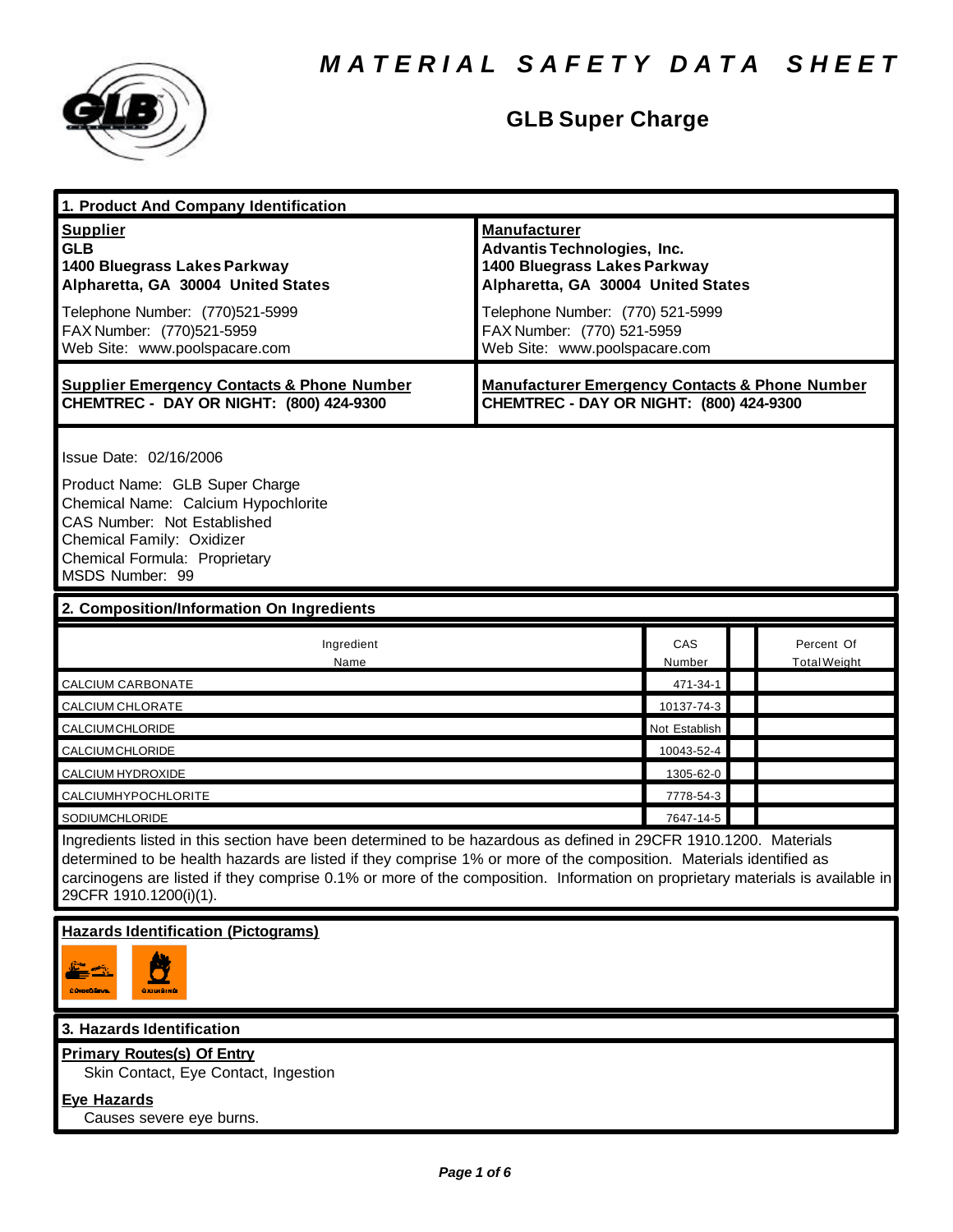### **GLB Super Charge**

### **3. Hazards Identification - Continued**

#### **Skin Hazards**

Causes skin irritation.

#### **Ingestion Hazards**

If ingested, get immediate medical attention.

#### **Inhalation Hazards**

Causes respiratory tract irritation. May cause severe allergic respiratory reaction.

#### **Chronic/Carcinogenicity Effects**

Chronic exposure may cause

impairment of lung function or lung damage secondary tissue destruction

#### **Signs And Symptoms**

Inhalation of dust or vapor from this product can be irritating to the nose, mouth, throat and lungs. In confined areas, mechanical adgitation can result in high levels of dust, and reaction with incompatable materials can result in high concentrations of chlorine vapor either of which may result in burns, wheezing, choking, chest pains, impairment of lung function and possible lung damage.

Severe eye irritation and/or burns can occur following eye exposure. Contact may cause impariment of vision and corneal damage.

Dermal exposure can cause severe irritation and/or burns characterized by redness, swelling and scab formation. Prolonged exposure may cause permanant damage.

#### **Conditions Aggravated By Exposure**

Asthma, respiratory, and cardiovascular disease May be fatal if swallowed. Avoid breathing dust or fumes. Harmful if product is inhaled in high concentrations. Causes skin, eye digestive tract and respiatory burns.

### **First Aid (Pictograms)**



#### **4. First Aid Measures**

#### **Eye**

In case of contact, hold eyelids apart and immediately flush eyes with plenty of water for at least 15 minutes.Call a physician or a poison control center immediately.

#### **Skin**

In case of contact, immediately flush skin with plenty of water for at least 15 minutes. Call a physician or poison control center immediately. Remove contaminated clothing and shoes. Thoroughly clean shoes before reuse. Wash clothing before reuse.

#### **Ingestion**

DO NOT INDUCE VOMITING. If victim is fully conscious, drink large amounts of water. Call a physician or a poison control center immediately.

#### **Inhalation**

If inhaled, remove to fresh air. Call a physician or a poison control center immediately.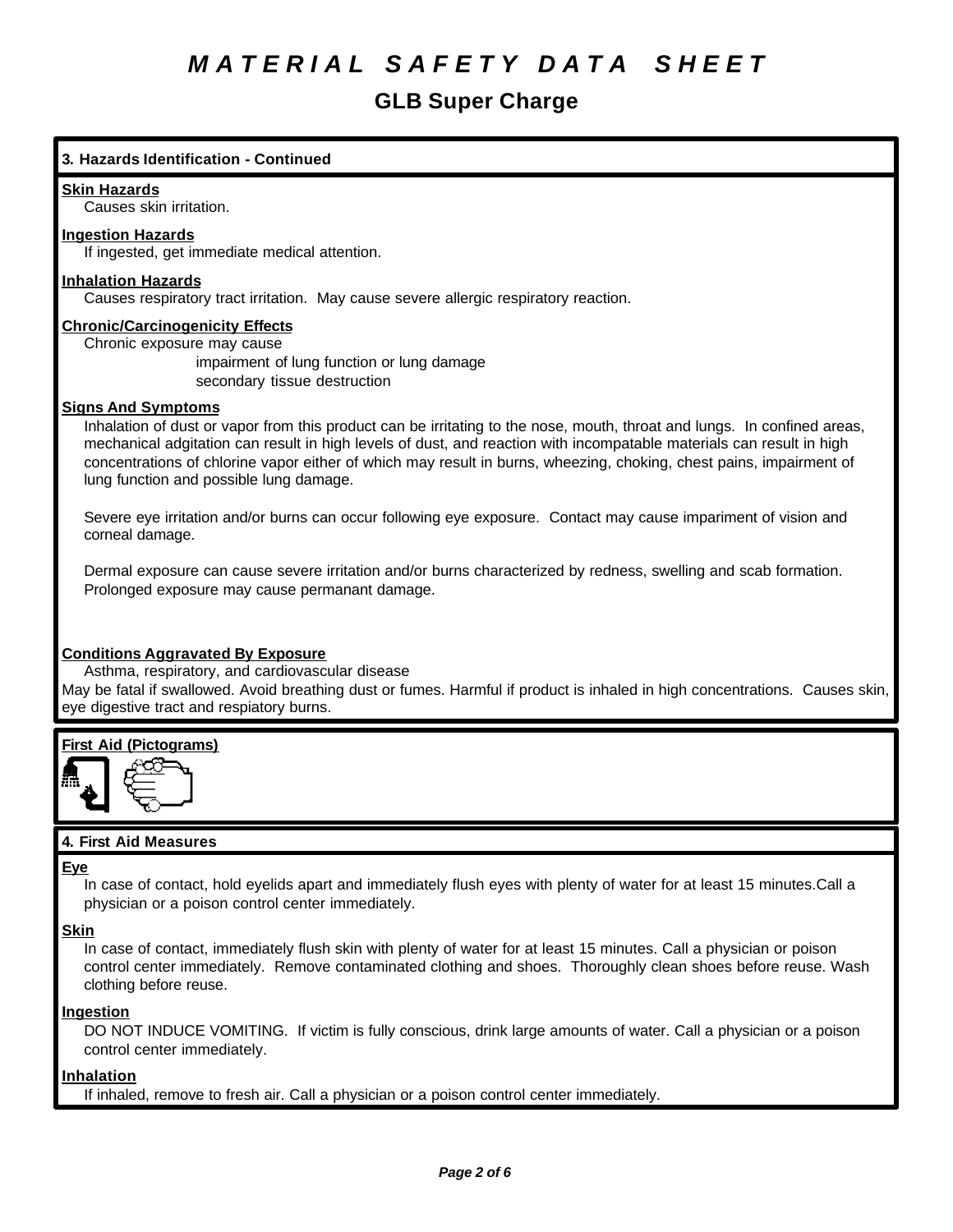### **GLB Super Charge**

**Fire Fighting (Pictograms)**



#### **5. Fire Fighting Measures**

Flash Point: N/A °F

#### **Fire And Explosion Hazards**

This product is chemically reactive with many substances. Any contamination of this product with other substances by spill or otherwise may result in a chemical reaction and fire. This product is a strong oxidixer which is capable of intensifying a fire once started.

#### **Extinguishing Media**

WATER ONLY. In case of fire, soak (flood) with water. **DO NOT USE Dry Chemical OR OTHER EXTINGUISHERS CONTAINING AMMONIUM COMPOUNDS**

#### **Fire Fighting Instructions**

Firefighters should wear self-contained breathing apparatus and full protective gear. GRINDING OR INTENSIVE MIXING MAY GENERATE SUFFICIENT HEAT TO FUSE PRODUCT AND CAUSE IGNITION OF OXIDIZABLE MATERIAL PRESENT.

#### **6. Accidental Release Measures**

Clean up spill immediately. Flush spill area with water in compliance with State and Federal Regulations.

#### **Handling & Storage (Pictograms)**



### **7. Handling And Storage**

#### **Handling And Storage Precautions**

**Keep out of reach of children**. Store material in a cool and dry place.

#### **Handling Precautions**

Avoid breathing dust or vapor. Avoid contact with skin and clothing. Avoid contact with eyes.

#### **Storage Precautions**

Keep product tightly sealed in original containers. Store in a cool dry place. Store in a dry, well ventilated place. Keep away from combustible or flammable products. Keep packaging clean and free from contamination including other pool treatment products , acids, organic materials, nitrogen containing compounds, dry powder fire extinguisher (containing mono-ammonium phosphate), oxidizers, all corrosive liquids, flammable or combustible materials

Do not store at temperatures above 52C (125F) Storage above this temperature may result in rapid decomposition, evolution or chlorine gas and heat sufficient to ignite combustible materials.

#### **Work/Hygienic Practices**

Use safe chemical handling procedures suitable for the hazards presended by this material.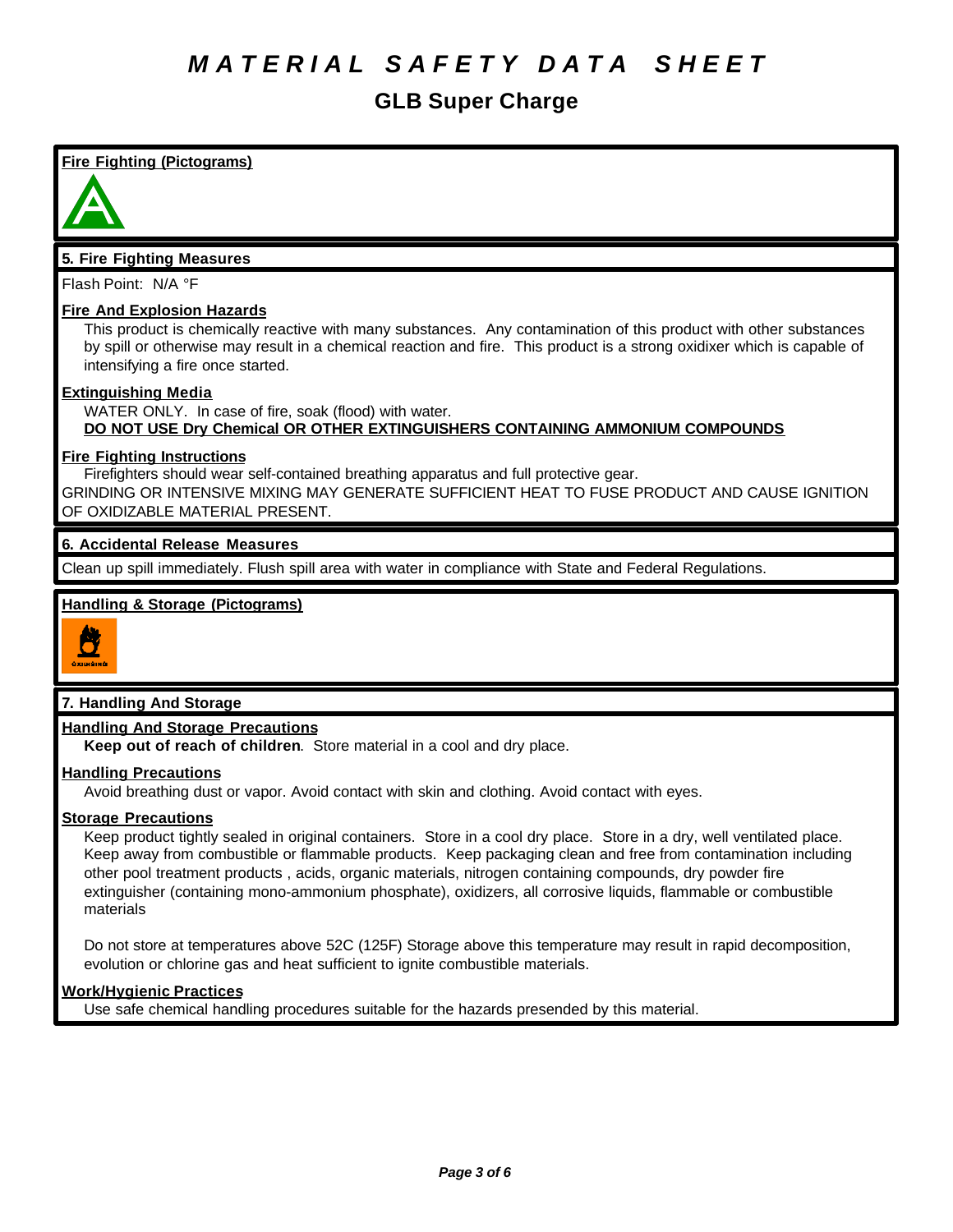### **GLB Super Charge**

**Protective Clothing (Pictograms)**

#### **8. Exposure Controls/Personal Protection**

#### **Engineering Controls**

Use with adequate general and local exhaust ventilation. Wear NIOSH approved respirator if dusts are created.

#### **Eye/Face Protection**

Safety glasses with side shields or goggles recommended.

#### **Skin Protection**

Chemical-resistant gloves, impervious suit may be required.

#### **Respiratory Protection**

Use NIOSH/MSHA approved dust and mist respirator when applicable.

### **Ingredient(s) - Exposure Limits**

CALCIUM CARBONATE OSHA (PEL) ACGIH(TLV) TWA 15 mg/cubic-meter (total dust) 10 mg/cubic-meter 5 mg/cubic-meter(respirable fraction) CALCIUM HYDROXIDE ACGIH(TLV) 5 mg/cubic-meter CALCIUM HYPOCHLORITE

3 mg/cubic meter(ceiling) as chlorine manifactures internal exposure limit

#### **9. Physical And Chemical Properties**

#### **Appearance**

White granules or powder

#### **Odor**

Chlorine

Chemical Type: Mixture Physical State: Solid Melting Point: DECOMPOSES °F Boiling Point: DECOMPOSES °F Specific Gravity: n/a Molecular Weight: 143 (Active) Percent Volitales: n/a Packing Density: 0.8g/cc Vapor Pressure: n/a pH Factor: 10.4-10.8 At a Concentration Of 1% solution Solubility: 18% @ 25C Corrosive, Oxidizer

#### **10. Stability And Reactivity**

Stability: See comments Hazardous Polymerization: Will not occur

#### **Conditions To Avoid (Stability)**

This product may be unstable at tempratures above 170C (338F)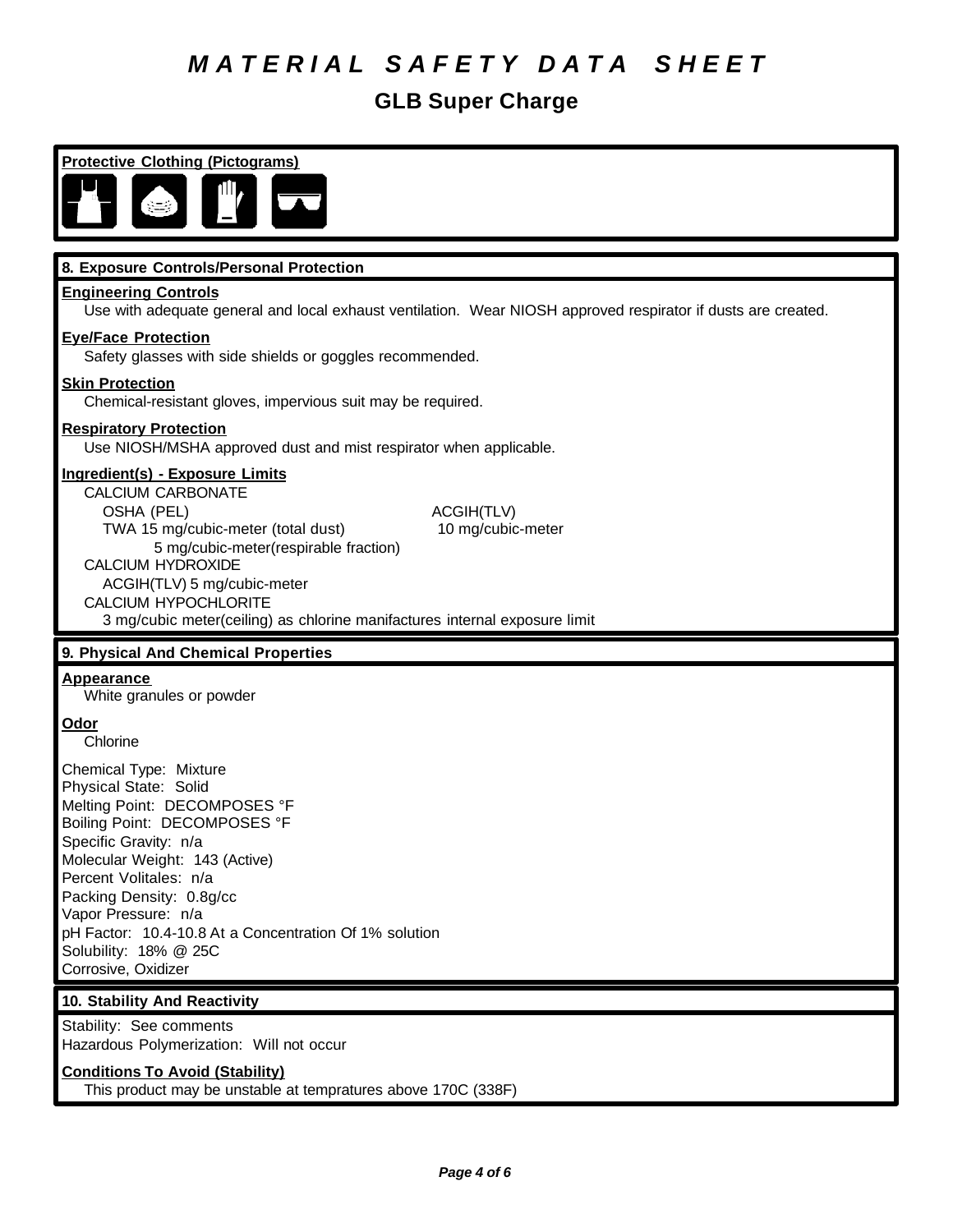### **GLB Super Charge**

#### **10. Stability And Reactivity - Continued**

#### **Incompatible Materials**

 Keep packaging clean and free from contamination including other pool treatment products , acids, organic materials, nitrogen containing compounds, dry powder fire extinguisher (containing mono-ammonium phosphate), oxidizers, all corrosive liquids, flammable or combustible materials

#### **Hazardous Decomposition Products**

Chlorine Gas

#### **Conditions To Avoid (Polymerization)**

Avoid temperatures above 125 F (52C) Prevent ingress of humidity and moisture into container. Always close the lid.

#### **11. Toxicological Information**

#### **Eye Effects**

Severe irritation and/or burns can occur following eye exposure. Contact may cause impairment of vision and corneal damage.

#### **Skin Effects**

Acute dermal exposure can cause severe irritation and/or burns characterized by redness, swelling and scab formation. Prolonged skin exposure may cause permanent damage.

Chronic effect of skin exposure would be similar to those from single exposure for effects secondary to tissue destruction.

#### **Acute Oral Effects**

Irritation and/or burns to the entire gastrointestinal tract, including the stomach and intestines, characterized by nausea, vomiting, diarrhea, abdominal pain, bleeding and/or tissue ulceration. Due to the corrosive nature of this product ingestion may be fatal.

#### **Acute Inhalation Effects**

Inhalation of dust or vapor from this product can be irritating to the nose mouth , throat and lungs. In confined areas mechanical agitation can result in high levels of dust and reaction with incompatible materials can result in high concentrations of chlorine vapor, either of which may result in shortness of breath, wheezing, choking, chest pains, impairment of lung function and possible lung damage.

#### **Conditions Aggravated By Exposure**

Asthma, respiratory and cardiovascular disease.

#### **12. Ecological Information**

#### **Toxicity - Aquatic And Terrestrial Plants**

Bluegill, 96 hr. LC50 0.088 mg/l (nominal, static) Rainbow trout, 96 hr. LC50: 0.16 mg/l (nominal, static) Daphnia magna, 48hr. LC50: 0.11 mg/l (nominal, static)

#### **Acute And Dietary Toxicity - Birds**

Bobwhite quail, dietary LC50:>5,000 ppm Mallard ducklings, dietary LC50:>5,000 ppm Bobwhite quail oral LD50:3474 mg/kg

#### **13. Disposal Considerations**

This product meets the criteria of a hazerdous waste as defined under 40 CFR 261. It is subject to Land Disposal restriction under 40 CFR 268 and must be managed accordingly. Dispose in accordance with applicable federal, state and local government regulations.